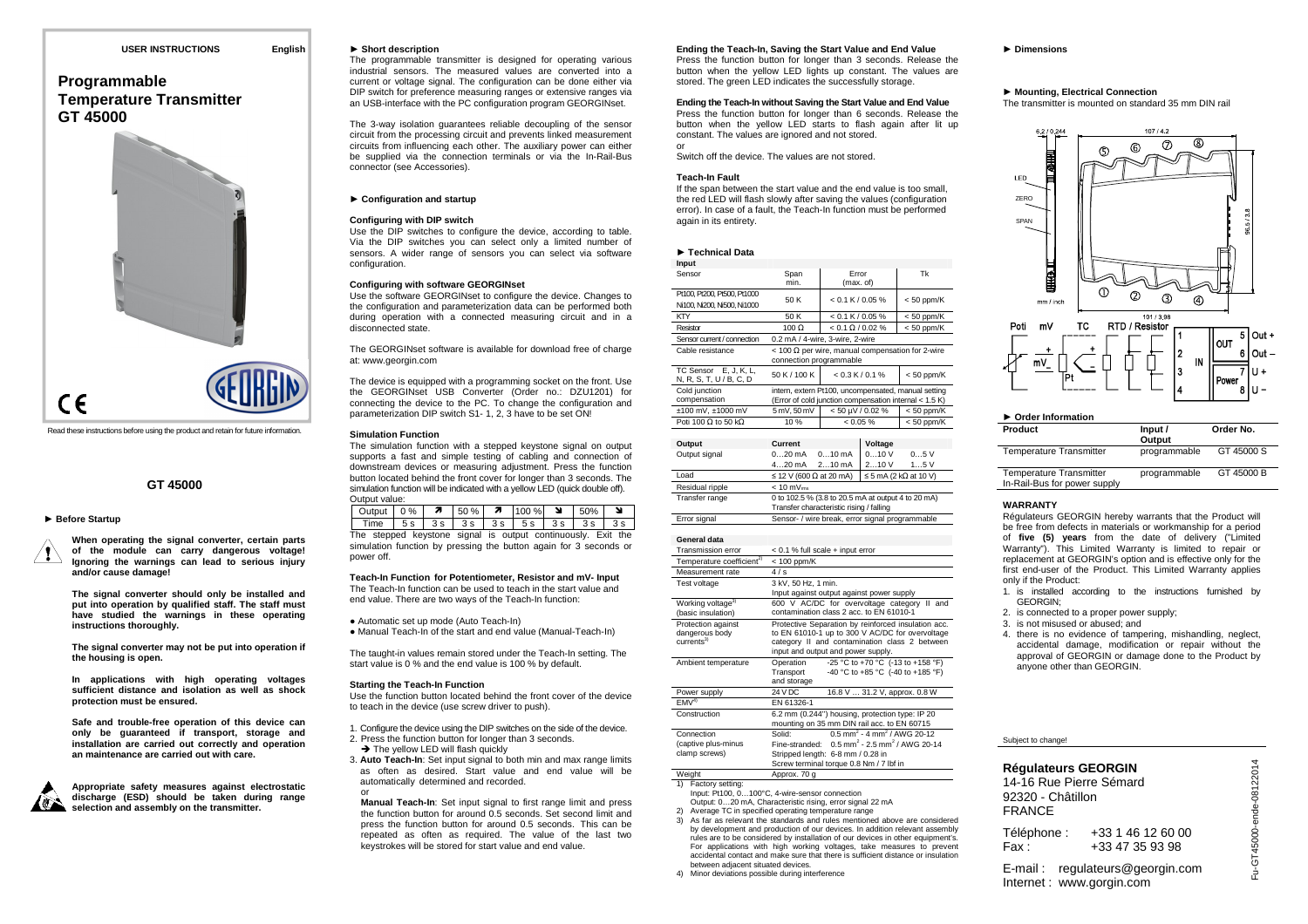# **Set the input and output ranges with DIP switches as indicated in the following table:**

|                       |   |   |   | Input                |  |  |  |  |  |  |
|-----------------------|---|---|---|----------------------|--|--|--|--|--|--|
| DIP S1 $\bullet$ = on |   |   |   |                      |  |  |  |  |  |  |
| 2                     | 3 | 4 | 5 |                      |  |  |  |  |  |  |
|                       |   |   |   | Pt100                |  |  |  |  |  |  |
|                       |   |   |   | Pt1000               |  |  |  |  |  |  |
|                       |   |   |   | Ni100                |  |  |  |  |  |  |
|                       |   |   |   | Resistor             |  |  |  |  |  |  |
|                       |   |   | h | 2-wire               |  |  |  |  |  |  |
|                       |   |   |   | 3- wire              |  |  |  |  |  |  |
|                       |   |   |   | 4- wire              |  |  |  |  |  |  |
|                       |   |   |   |                      |  |  |  |  |  |  |
|                       |   |   |   | Potentiometer        |  |  |  |  |  |  |
|                       |   |   |   |                      |  |  |  |  |  |  |
|                       |   |   |   | Type J               |  |  |  |  |  |  |
|                       |   |   |   | Type K               |  |  |  |  |  |  |
|                       |   |   |   | CJC internal         |  |  |  |  |  |  |
|                       |   |   |   | CJC external (Pt100) |  |  |  |  |  |  |
|                       |   |   |   | CJC off              |  |  |  |  |  |  |
|                       |   |   |   |                      |  |  |  |  |  |  |
|                       |   |   |   | ±100mV               |  |  |  |  |  |  |
|                       |   |   |   | $mV \times 10$       |  |  |  |  |  |  |
|                       |   |   |   |                      |  |  |  |  |  |  |
|                       |   |   |   | PC (USB) Setting     |  |  |  |  |  |  |

|  |                   |   |    | Output                     |
|--|-------------------|---|----|----------------------------|
|  | DIP <sub>S2</sub> |   |    |                            |
|  | 8                 | 9 | 10 |                            |
|  |                   |   |    | 020mA                      |
|  |                   |   |    | 4  20 mA                   |
|  |                   |   |    | 010V                       |
|  |                   |   |    | 05V                        |
|  |                   |   |    | Characteristic             |
|  |                   |   |    | rising                     |
|  |                   |   |    | falling                    |
|  |                   |   |    | <b>Diagnostic function</b> |
|  |                   |   |    | signalize                  |
|  |                   |   |    | not signalize              |

| 7         | 8         | 9         | 10        | °C     | $\circ \mathsf{F}$ | <b>Res</b>   | Poti | mV                |
|-----------|-----------|-----------|-----------|--------|--------------------|--------------|------|-------------------|
|           |           |           |           | $-200$ | $-328$             | 0Ω           | 0%   | $-100mV$          |
| ٠         |           |           |           | $-175$ | $-283$             | 50 $\Omega$  | 1%   | $-90mV$           |
| ٠         |           |           |           | $-150$ | $-238$             | $100\Omega$  | 2%   | $-80mV$           |
|           | ٠         |           |           | $-125$ | $-193$             | $150\Omega$  | 3%   | $-70mV$           |
|           | $\bullet$ |           |           | $-100$ | $-148$             | 200Ω         | 4%   | $-60mV$           |
| ٠         | ٠         |           |           | -75    | $-103$             | 250Ω         | 5%   | $-50mV$           |
| ٠         | ٠         |           |           | $-50$  | $-58$              | $300\Omega$  | 6%   | $-45mV$           |
|           |           | ٠         |           | $-25$  | $-13$              | $350\Omega$  | 7%   | $-40mV$           |
|           |           |           |           | 0      | 32                 | $400\Omega$  | 8%   | $-35mV$           |
|           |           |           |           | 25     | 77                 | $450\Omega$  | 9%   | $-30mV$           |
| ٠         |           |           |           | 50     | 122                | $500\Omega$  | 10%  | $-25mV$           |
| ٠         |           | ٠         |           | 75     | 167                | $550\Omega$  | 11%  | $-20mV$           |
|           | ٠         | ٠         |           | 100    | 212                | $600\Omega$  | 12%  | $-15mV$           |
|           | ٠         | ٠         |           | 125    | 257                | $650\Omega$  | 13%  | $-10mV$           |
| ٠         | $\bullet$ | ٠         |           | 150    | 302                | 700Ω         | 14%  | -5mV              |
| ٠         | $\bullet$ | ٠         |           | 175    | 347                | 750Ω         | 15%  | 0 <sub>m</sub>    |
|           |           |           | ٠         | 200    | 392                | 800Ω         | 20%  | 5mV               |
|           |           |           | ٠         | 225    | 437                | $850\Omega$  | 25%  | 10 <sub>m</sub> V |
| ٠         |           |           | $\bullet$ | 250    | 482                | $900\Omega$  | 30%  | 15mV              |
|           |           |           |           | 275    | 527                | $950\Omega$  | 35%  | 20 <sub>m</sub> V |
|           | ٠         |           | ٠         | 300    | 572                | $1000\Omega$ | 40%  | 25mV              |
|           | ٠         |           | ٠         | 350    | 662                | $1500\Omega$ | 45%  | 30mV              |
| ٠         | ٠         |           | ٠         | 400    | 752                | 2000Ω        | 50%  | 35mV              |
| ٠         | ٠         |           | ٠         | 450    | 842                | 2500Ω        | 55%  | 40mV              |
|           |           | ٠         | ٠         | 500    | 932                | 3000Ω        | 60%  | 45mV              |
|           |           | ٠         | $\bullet$ | 550    | 1022               | 3500Ω        | 65%  | 50 <sub>m</sub> V |
| $\bullet$ |           | $\bullet$ | $\bullet$ | 600    | 1112               | $4000\Omega$ | 70%  | 60mV              |
| $\bullet$ |           | $\bullet$ | $\bullet$ | 650    | 1202               | $4500\Omega$ | 75%  | 70mV              |
|           |           |           |           | 700    | 1292               | -/-          | 80%  | 80mV              |
|           | ٠         |           |           | 800    | 1472               | -/-          | 85%  | 90mV              |
| ٠         | ٠         | ٠         | ٠         | 900    | 1652               | -/-          | 90%  | $-/-$             |

|           |                   |                | <b>Start Value</b>     |           |            |            |                            |          |                   |  |           |                   |                        |           |           |   |            |           |                            |            | <b>End Value</b>  |           |                        |                |                        |           |                        |             |              |                       |            |                  |
|-----------|-------------------|----------------|------------------------|-----------|------------|------------|----------------------------|----------|-------------------|--|-----------|-------------------|------------------------|-----------|-----------|---|------------|-----------|----------------------------|------------|-------------------|-----------|------------------------|----------------|------------------------|-----------|------------------------|-------------|--------------|-----------------------|------------|------------------|
|           | DIP <sub>S1</sub> |                |                        |           |            |            |                            |          |                   |  |           | DIP <sub>S2</sub> |                        |           |           |   |            |           |                            |            |                   |           | DIP <sub>S2</sub>      |                |                        |           |                        |             |              |                       |            |                  |
| 6         | 7                 | 8              | 9                      | <b>10</b> | ۰c         | $\circ$ F  | <b>Res</b>                 | Poti     | mV                |  |           | $\mathbf{2}$      | $3^{\circ}$            | 4         | 5         | 6 | °C         | °F        | <b>Res</b>                 | Poti       | mV                | 1         | $\mathbf{2}$           | 3              | 4                      | 5         | 6                      | ۰c          | °F           | <b>Res</b>            | Poti       | mV               |
|           |                   |                |                        |           |            |            |                            |          |                   |  |           |                   |                        |           |           |   |            |           |                            |            |                   |           |                        |                |                        |           |                        |             |              |                       |            |                  |
| ٠         |                   |                |                        |           | $-200$     | $-328$     | 0Ω                         | 0%       | $-100mV$          |  | $\bullet$ |                   |                        |           |           |   | $-150$     | $-238$    | $100\Omega$                | 10%        | $-/-$             |           |                        |                |                        |           | $\bullet$              | 650         | 1202         | 2100Ω                 | 70%        | $-10mV$          |
|           | ٠                 |                |                        |           | $-175$     | $-283$     | $50\Omega$                 | 1%       | $-90mV$           |  |           | ٠                 |                        |           |           |   | $-125$     | $-193$    | $150\Omega$                | 15%        | $-/-$             | $\bullet$ |                        |                |                        |           | ٠                      | 675         | 1247         | 2200Ω                 | 71%        | $-15mV$          |
| ٠         | ٠                 |                |                        |           | $-150$     | $-238$     | 100 $\Omega$               | 2%       | $-80mV$           |  | ٠         | ٠                 |                        |           |           |   | $-100$     | $-148$    | $200\Omega$                | 20%        | $-/-$             |           | ٠                      |                |                        |           | $\bullet$              | 700         | 1292         | 2300Ω                 | 72%        | $-20mV$          |
|           |                   | ٠              |                        |           | $-125$     | $-193$     | 150 $\Omega$               | 3%       | $-70mV$           |  |           |                   | $\bullet$              |           |           |   | $-75$      | -103      | $250\Omega$                | 25%        | $-/-$             | ٠         | ٠                      |                |                        |           | ٠                      | 725         | 1337         | 2400Ω                 | 73%        | -25mV            |
| ٠         |                   | ٠              |                        |           | $-100$     | $-148$     | $200\Omega$                | 4%       | $-60mV$           |  | ٠         |                   | ٠                      |           |           |   | $-50$      | $-58$     | $300\Omega$                | 30%        | $-/-$             |           |                        | ٠              |                        |           | ٠                      | 750         | 1382         | 2500Ω                 | 74%        | $-30mV$          |
|           |                   | ٠              |                        |           | $-75$      | $-103$     | $250\Omega$                | 5%       | $-50mV$           |  |           |                   | $\bullet$              |           |           |   | $-25$      | $-13$     | $350\Omega$                | 35%        | $-/-$             | ٠         |                        | $\bullet$      |                        |           | ٠                      | 775         | 142          | $2600\Omega$          | 75%        | -35mV            |
| $\bullet$ | ٠                 | ٠              |                        |           | $-50$      | $-58$      | $300\Omega$                | 6%<br>7% | -45mV             |  | $\bullet$ | $\bullet$         | $\bullet$              |           |           |   | $\Omega$   | 32        | $400\Omega$                | 40%        | $-/-$             |           | $\bullet$              | $\bullet$      |                        |           | ٠                      | 800         | 1472         | 2700Ω                 | 76%        | $-40mV$          |
|           |                   |                | $\bullet$              |           | $-25$      | $-13$      | $350\Omega$<br>$400\Omega$ | 8%       | -40mV<br>$-35mV$  |  |           |                   |                        | $\bullet$ |           |   | 25         | 77<br>122 | $450\Omega$                | 45%        | $-/-$             | $\bullet$ | ٠                      | ٠              |                        |           | $\bullet$              | 825         | 1517         | 2800Ω                 | 77%        | $-45mV$          |
|           |                   |                |                        |           | 0          | 32         | $450\Omega$                | 9%       | -30mV             |  | $\bullet$ |                   |                        | $\bullet$ |           |   | 50         | 167       | 500 $\Omega$               | 46%<br>47% | $-/-$             |           |                        |                | $\bullet$              |           | $\bullet$              | 850         | 1562         | 2900Ω                 | 78%<br>79% | -50mV<br>$-55mV$ |
| $\bullet$ |                   |                | $\bullet$<br>$\bullet$ |           | 25         | 77         | $500\Omega$                | 10%      | $-25mV$           |  |           | $\bullet$         |                        | $\bullet$ |           |   | 75         | 212       | 550 $\Omega$               | 48%        | $-/-$<br>100mV    | $\bullet$ |                        |                | $\bullet$              |           | $\bullet$              | 875         | 1607         | $3000\Omega$          | 80%        |                  |
|           | ٠<br>$\bullet$    |                |                        |           | 50         | 122        | $550\Omega$                | 11%      | $-20mV$           |  |           | $\bullet$         |                        | $\bullet$ |           |   | 100        | 257       | $600\Omega$<br>$650\Omega$ | 49%        | 95mV              | $\bullet$ | $\bullet$<br>$\bullet$ |                | $\bullet$<br>$\bullet$ |           | $\bullet$<br>$\bullet$ | 900         | 1652         | $3100\Omega$<br>3200Ω | 81%        | -60mV<br>$-65mV$ |
| ٠         |                   |                | ٠<br>$\bullet$         |           | 75         | 167        | $600\Omega$                | 12%      | $-15mV$           |  | ٠         |                   | $\bullet$<br>$\bullet$ |           |           |   | 125<br>150 | 302       | 700Ω                       | 50%        | 90 <sub>mV</sub>  |           |                        | $\bullet$      |                        |           | ٠                      | 925         | 1697         | 3300Ω                 | 82%        | $-70mV$          |
| $\bullet$ |                   | ٠<br>$\bullet$ | $\bullet$              |           | 100<br>125 | 212        | $650\Omega$                | 13%      | $-10mV$           |  | ٠         |                   | $\bullet$<br>٠         |           |           |   |            | 347       | 750Ω                       | 51%        | 85mV              | $\bullet$ |                        |                | ٠<br>$\bullet$         |           | $\bullet$              | 950         | 1742<br>1787 | $3400\Omega$          | 83%        | $-75mV$          |
|           | ٠                 | ٠              | $\bullet$              |           |            | 257<br>302 | $700\Omega$                | 14%      | $-5mV$            |  |           | ٠                 | $\bullet$              |           |           |   | 175<br>200 | 392       | $800\Omega$                | 52%        | 80 <sub>mV</sub>  |           | ٠                      | ٠<br>$\bullet$ | $\bullet$              |           | ٠                      | 975<br>1000 | 1832         | 3500Ω                 | 84%        | $-80mV$          |
| ٠         | ٠                 | $\bullet$      | $\bullet$              |           | 150<br>175 | 347        | $750\Omega$                | 15%      | 0 <sub>m</sub> V  |  |           | $\bullet$         | $\bullet$<br>$\bullet$ |           |           |   | 225        | 437       | 850Ω                       | 53%        | 75mV              | $\bullet$ | $\bullet$              | $\bullet$      | $\bullet$              |           | $\bullet$              | 1025        | 187          | 3600Ω                 | 85%        | $-85mV$          |
|           |                   |                |                        | ٠         | 200        | 392        | $800\Omega$                | 20%      | 5mV               |  |           |                   |                        |           | ٠         |   | 250        | 482       | $900\Omega$                | 54%        | 70 <sub>mV</sub>  |           |                        |                |                        | $\bullet$ | $\bullet$              | 1050        | 1922         | 3700Ω                 | 86%        | -90mV            |
| ٠         |                   |                |                        | ٠         | 225        | 437        | $850\Omega$                | 25%      | 10 <sub>m</sub> V |  | ٠         |                   |                        |           | ٠         |   | 275        | 527       | $950\Omega$                | 55%        | 65mV              | $\bullet$ |                        |                |                        | ٠         | ٠                      | 1075        | 1967         | 3800Ω                 | 87%        | $-/-$            |
|           | ٠                 |                |                        | $\bullet$ | 250        | 482        | $900\Omega$                | 30%      | 15mV              |  |           | ٠                 |                        |           | ٠         |   | 300        | 572       | $1000\Omega$               | 56%        | 60 <sub>mV</sub>  |           |                        |                |                        | ٠         | ٠                      | 1100        | 2012         | 3900Ω                 | 88%        | $-/-$            |
|           | $\bullet$<br>٠    |                |                        | $\bullet$ | 275        | 527        | $950\Omega$                | 35%      | 20 <sub>m</sub> V |  | $\bullet$ | $\bullet$         |                        |           | $\bullet$ |   | 325        | 617       | 1050Ω                      | 57%        | 55 <sub>mV</sub>  | $\bullet$ | $\bullet$              |                |                        | ٠         | ٠                      | 1125        | 205          | 4000Ω                 | 89%        | $-/-$            |
|           |                   | $\bullet$      |                        |           | 300        | 572        | 1000Ω                      | 40%      | 25mV              |  |           |                   | $\bullet$              |           | ٠         |   | 350        | 662       | 1100Ω                      | 58%        | 50 <sub>mV</sub>  |           |                        | ٠              |                        | ٠         | ٠                      | 1150        | 2102         | 4100Ω                 | 90%        | $-/-$            |
| ٠         |                   | $\bullet$      |                        | ٠         | 350        | 662        | 1500Ω                      | 45%      | 30 <sub>m</sub> V |  | ٠         |                   | $\bullet$              |           | ٠         |   | 375        | 707       | 1150Ω                      | 59%        | 45mV              | $\bullet$ |                        | ٠              |                        | $\bullet$ | $\bullet$              | 1175        | 2147         | 4200Ω                 | 91%        | $-/-$            |
|           | $\bullet$         | $\bullet$      |                        | ٠         | 400        | 752        | 2000Ω                      | 50%      | 35mV              |  |           | $\bullet$         | $\bullet$              |           | $\bullet$ |   | 400        | 752       | 1200Ω                      | 60%        | 40 <sub>mV</sub>  |           | $\bullet$              | $\bullet$      |                        | $\bullet$ | $\bullet$              | 1200        | 2192         | 4300Ω                 | 92%        | $-/-$            |
| ٠         | ٠                 | $\bullet$      |                        | $\bullet$ | 450        | 842        | 2500Ω                      | 55%      | 40 <sub>m</sub> V |  | ٠         | $\bullet$         | $\bullet$              |           | ٠         |   | 425        | 797       | 1250Ω                      | 61%        | 35mV              | ٠         | $\bullet$              | $\bullet$      |                        | $\bullet$ | $\bullet$              | 1225        | 2237         | 4400Ω                 | 93%        | $-/-$            |
|           |                   |                | ٠                      | $\bullet$ | 500        | 932        | $3000\Omega$               | 60%      | 45mV              |  |           |                   |                        | ٠         | ٠         |   | 450        | 842       | 1300Ω                      | 62%        | 30mV              |           |                        |                | $\bullet$              | $\bullet$ | ٠                      | 1250        | 2282         | 4500Ω                 | 94%        | $-/-$            |
| ٠         |                   |                | ٠                      | ٠         | 550        | 1022       | 3500Ω                      | 65%      | 50 <sub>m</sub> V |  | ٠         |                   |                        | $\bullet$ | $\bullet$ |   | 475        | 887       | $1400\Omega$               | 63%        | 25mV              | $\bullet$ |                        |                | $\bullet$              | $\bullet$ | ٠                      | 1275        | 2327         | 4600Ω                 | 95%        | $-/-$            |
|           | ٠                 |                | $\bullet$              | ٠         | 600        | 1112       | $4000\Omega$               | 70%      | 60 <sub>m</sub> V |  |           | $\bullet$         |                        | $\bullet$ | $\bullet$ |   | 500        | 932       | $1500\Omega$               | 64%        | 20 <sub>m</sub> V |           | $\bullet$              |                | $\bullet$              | $\bullet$ | ٠                      | 1300        | 2372         | 4700Ω                 | 96%        | $-/-$            |
| ٠         | ٠                 |                |                        |           | 650        | 1202       | 4500Ω                      | 75%      | 70mV              |  |           | ٠                 | ٠                      |           | ٠         |   | 525        | 977       | $1600\Omega$               | 65%        | 15 <sub>mV</sub>  | $\bullet$ | $\bullet$              |                | $\bullet$              |           | ٠                      | 1325        | 2417         | 4800Ω                 | 97%        | $-/-$            |
|           |                   | $\bullet$      | $\bullet$              |           | 700        | 1292       | $-/-$                      | 80%      | 80 <sub>m</sub> V |  |           |                   | $\bullet$              |           |           |   | 550        | 1022      | 1700Ω                      | 66%        | 10 <sub>mV</sub>  |           |                        | $\bullet$      | $\bullet$              |           |                        | 1350        | 2462         | 4900Ω                 | 98%        | $-/-$            |
| ٠         |                   | $\bullet$      | ٠                      |           | 800        | 1472       | $-/-$                      | 85%      | 90 <sub>m</sub> V |  |           |                   | ٠                      |           | $\bullet$ |   | 575        | 1067      | 1800Ω                      | 67%        | 5mV               | ٠         |                        | $\bullet$      | ٠                      | $\bullet$ | ٠                      | 1375        | 2507         | $5000\Omega$          | 99%        | $-/-$            |
|           |                   | ٠              | ٠                      |           | 900        | 1652       | $-/-$                      | 90%      | $-/-$             |  |           | ٠                 | $\bullet$<br>٠         |           | $\bullet$ |   | 600        | 1112      | $1900\Omega$               | 68%        | 0 <sub>m</sub> V  |           | ٠                      | $\bullet$      | ٠                      | $\bullet$ |                        | 1400        | 2552         |                       | 100%       | $-/-$            |
| $\bullet$ | ٠                 | $\bullet$      | ٠                      | $\bullet$ | 1000       | 1832       | Teach In                   | Teach In | Teach In          |  | $\bullet$ | ٠                 | $\bullet$              | ٠         | $\bullet$ |   | 625        | 1157      | 2000Ω                      | 69%        | -5mV              | $\bullet$ | ٠                      | ٠              | ٠                      | $\bullet$ | $\bullet$              | 1425        | 2597         | Feach Ir              | Teach In   | Feach In         |
|           |                   |                |                        |           |            |            |                            |          |                   |  |           |                   |                        |           |           |   |            |           |                            |            |                   |           |                        |                |                        |           |                        |             |              |                       |            |                  |

# **Error diagnostic function on output**

| Characteristic            | Error                           | Output                                      | Underrange                                                     | Overrange                                          | Sensor break /<br>invalid setting                            |
|---------------------------|---------------------------------|---------------------------------------------|----------------------------------------------------------------|----------------------------------------------------|--------------------------------------------------------------|
| rising<br><b>S2-9 OFF</b> | signalize<br>$S2-10 = OFF$      | $020$ mA<br>$420 \text{ mA}$<br>05V<br>010V | 0 <sub>m</sub> A<br>3.8 <sub>m</sub> A<br>0V<br>0 <sup>V</sup> | 20.5 mA<br>$20.5 \text{ mA}$<br>5.125 V<br>10.25 V | $22 \text{ mA}$<br>$22 \text{ mA}$<br>5.5 V<br>11V           |
|                           | not signalize<br>$S2 - 10 = ON$ | $020$ mA<br>$420 \text{ mA}$<br>05V<br>010V | 0 <sub>m</sub> A<br>4 mA<br>0V<br>0 V                          | 20 mA<br>$20 \text{ mA}$<br>5V<br>10V              | 0 <sub>m</sub> A<br>4 mA<br>0 <sup>V</sup><br>0 <sup>V</sup> |
| falling<br>S2-9 ON        | signalize<br>$S2 - 10 = OFF$    | $200 \,\text{mA}$<br>204mA<br>50V<br>100V   | $20.5 \text{ mA}$<br>20.5 mA<br>5.125 V<br>10.25 V             | 0 <sub>m</sub> A<br>3.8 <sub>m</sub> A<br>0V<br>0V | $22 \text{ mA}$<br>$22 \text{ mA}$<br>5.5 V<br>11 V          |
|                           | not signalize<br>$S2 - 10 = ON$ | $200 \,\text{mA}$<br>204mA<br>50V<br>100V   | $20 \text{ mA}$<br>20 mA<br>5 V<br>10V                         | 0 <sub>m</sub> A<br>4 mA<br>0V<br>0 <sup>V</sup>   | 0 <sub>m</sub> A<br>4 mA<br>0 <sup>V</sup><br>0V             |

### **LED indication**

The transmitter has a green and a red/yellow LED on front panel.

| <b>LED</b> |                      | Announcement                           |
|------------|----------------------|----------------------------------------|
| green      | continuous           | Power LED, normal operation            |
| green      | flashing             | Over/under range on input              |
| vellow     | quick flashing       | Teach-In mode active                   |
| vellow     | slow double flashing | Simulation mode active                 |
| red        | flashing             | Sensor break or configuration error    |
| red        | continuous           | Device error, replacement is necessary |

Other output ranges react analogous to the table.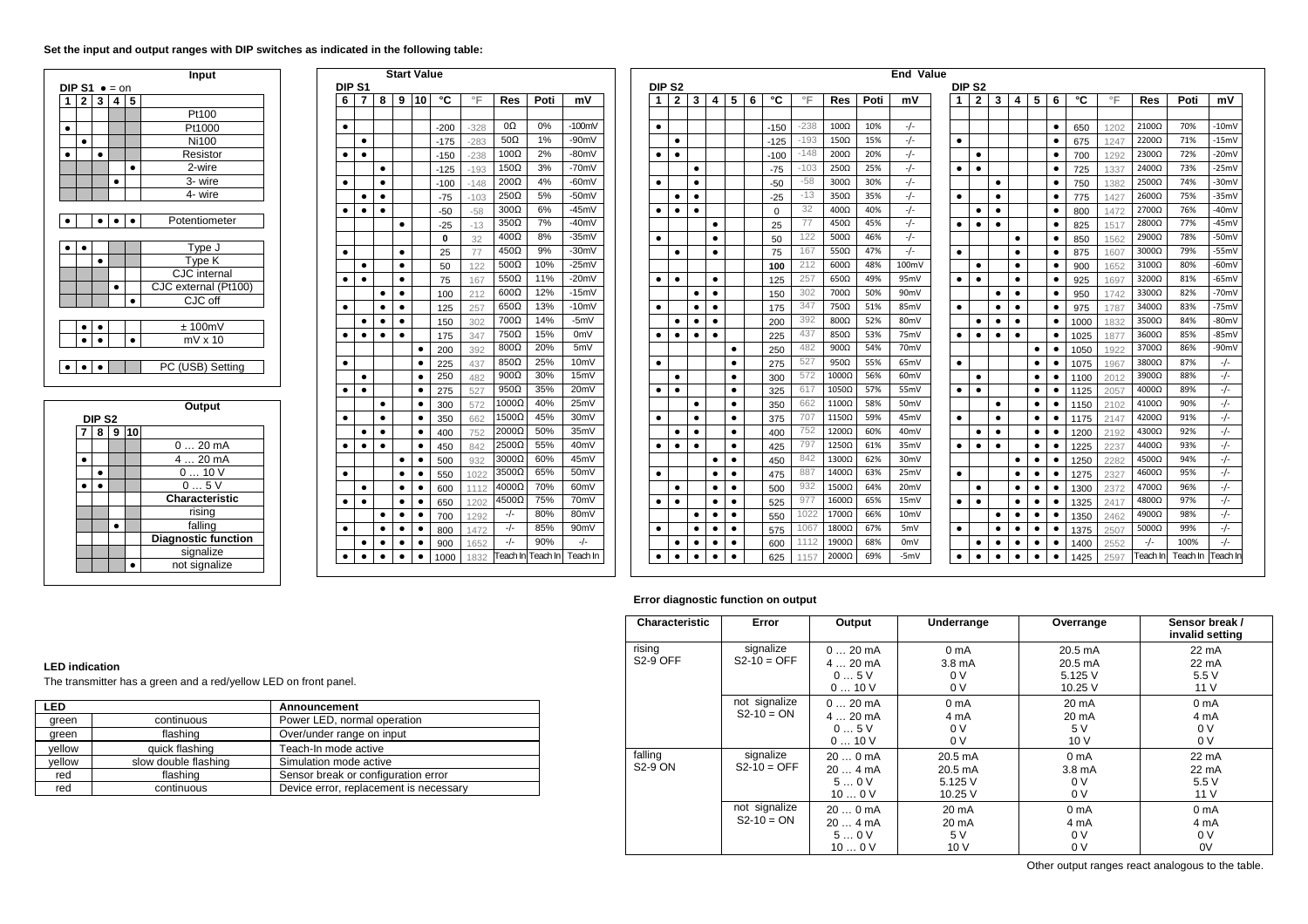### **BEDIENUNGSANLEITUNG Deutsch**

# **Programmierbarer Temperatur-Messumformer GT 45000**



Lesen Sie diese Bedienungsanleitung bevor Sie das Produkt installieren und heben Sie diese für weitere Informationen auf.

## **GT 45000**

# ► **Vor der Inbetriebnahme**

**Beim Betrieb des Signalkonverters können bestimmte Teile des Moduls unter gefährlicher Spannung stehen! Durch Nichtbeachtung der Warnhinweise können schwere Körperverletzungen und/oder Sachschäden entstehen!** 

**Der Signalkonverter sollte nur von qualifiziertem Fachpersonal installiert und in Betrieb genommen werden. Das Personal sollte sich mit den Warnhinweisen dieser Betriebsanleitung gründlich auseinandergesetzt haben.** 

**Der Signalkonverter darf nicht bei geöffnetem Gehäuse in Betrieb genommen werden.** 

**Bei Anwendungen mit hohen Arbeitsspannungen ist auf genügend Abstand bzw. Isolation und auf Berührungsschutz zu achten.** 

**Der einwandfreie und sichere Betrieb dieses Gerätes setzt sachgemäßen Transport, fachgerechte Lagerung, Montage sowie sorgfältige Bedienung und Instandhaltung voraus.** 



**Bei Montage und Einstellarbeiten am Trennverstärker ist auf Schutzmaßnahmen gegen elektrostatische Entladung (ESD) zu achten!** 

### ► **Kurzbeschreibung**

 Der programmierbare Messumformer ist für den Betrieb von diversen Industriesensoren ausgelegt. Die Messwerte werden in ein Strom- oder Spannungssignal umgeformt. Die Konfiguration kann wahlweise für Vorzugsbereiche per DIP-Schalter oder vollständig über eine USB-Schnittstelle mit dem PC Konfigurationsprogramm GEORGINset erfolgen.

Die 3-Wege-Trennung gewährleistet eine sichere Entkopplung des Sensorkreises vom Auswertkreis und vermeidet eine gegenseitige Beeinflussung von untereinander verketteten Messkreisen. Die Spannungsversorgung kann wahlweise über die Anschlussklemmen oder über den In-Rail-Bus erfolgen (sein Zubehör).

# ► **Konfiguration und Inbetriebnahme**

### **Konfiguration per Dip-Schalter**

 Konfigurieren Sie das Gerät über die DIP-Schalter an der Geräteseite gemäß Tabelle. Über die DIP-Schalter können Sie nur eine begrenzte Anzahl von Sensoren auswählen. Eine größere Auswahl an Sensoren haben Sie bei der Konfiguration über Software.

### **Konfiguration per Software GEORGINset**

 Konfigurieren Sie das Gerät über die Software GEORGINset. Die Änderung der Konfigurations- und Parametrierdaten kann sowohl während des Betriebes mit angeschlossenem Messkreis als auch im spannungslosen Zustand erfolgen. Die Software GEORGINset steht Ihnen kostenfrei per Download zur Verfügung: www.georgin.com

Das Gerät besitzt an der Gerätefront eine Programmierbuchse. Verwenden Sie den GEORGINset USB-Konverter (Art.-Nr.: DZU1201) für die Verbindung von Gerät und PC. Zur Änderung der Konfigurations- und Parametrierdaten müssen die DIP-Schalter S1- 1, 2, 3 auf ON stehen!

### **Simulationsfunktion**

 Die Simulationsfunktion erlaubt mit einem Stufentrapezsignal am Ausgang eine einfache und schnelle Prüfung der ausgangsseitigen Verkabelung und Anschaltung oder eine Messbereichsjustage. Drücken Sie die Funktionstaste hinter der frontseitigen Geräteklappe länger als 3 Sekunden. Die Simulationsfunktion wird mit der gelben LED angezeigt (kurzzeitiges 2-maliges erlöschen). Ausgangswert:

| 2c<br>7ei'<br><b>3 c</b><br>$\sim$<br>3c<br>$\sim$<br>$\sim$ | - 1 | $0\%$ | л |  | %<br>JU | $\overline{\phantom{a}}$ | $\ddot{\phantom{0}}$ |
|--------------------------------------------------------------|-----|-------|---|--|---------|--------------------------|----------------------|
|                                                              |     |       |   |  |         |                          |                      |

 Das Stufentrapezsignal wird kontinuierlich ausgegeben. Verlassen Sie die Simulationsfunktion durch erneuten Tastendruck für 3 Sekunden oder Versorgungsunterbrechung.

**Teach-In Funktion für Potentiometer, Widerstand und mV- Eingang:**  Mit der Teach-In-Funktion kann der Start- und Endwert eingelernt werden. Es gibt zwei Möglichkeiten für die Teach-In Funktion:

● Automatisches Einlernen des Gerätes (Auto-Teach-In) ● Manuelles Einlernen von Start- und Endwert (Manual-Teach-In)

Die eingelernten Werte bleiben unter der Teach-In-Einstellung gespeichert. Werkseitig beträgt der Startwert 0 % und der Endwert 100 %.

### **Teach-In Funktion starten**

oder

 Benutzen Sie zum Einlernen des Gerätes die Funktionstaste hinter der frontseitigen Geräteklappe (Betätigung mit Schraubendreher).

- 1. Konfigurieren Sie das Gerät über die DIP-Schalter an der Geräteseite. 2. Drücken Sie die Funktionstaste länger als 3 Sekunden.
- → Die gelbe LED blinkt schnell

 3. **Auto-Teach-In**: Fahren Sie die Min- und Max- Bereichsgrenzen mit dem Eingangssignal beliebig oft an. Start- und Endwert werden automatisch ermittelt und gespeichert.

 **Manual-Teach-In**: Fahren Sie die erste Bereichsgrenze mit dem Eingangssignal an und drücken Sie die Funktionstaste für ca. 0,5 Sekunden. Fahren Sie die zweite Bereichsgrenze an und drücken Sie die Funktionstaste für ca. 0,5 Sekunden. Sie können dies beliebig oft wiederholen. Gespeichert werden die Werte der letzten zwei Tastendrücke für Start- und Endwert.

### **Teach-In-Funktion beenden, Start- und Endwert speichern**

 Drücken Sie die Funktionstaste länger als 3 Sekunden. Wenn die gelbe LED dauernd leuchtet, Taste loslassen. Die Werte sind gespeichert. Die grüne LED quittiert die erfolgreiche Speicherung.

### **Teach-In-Funktion beenden, Start- und Endwert verwerfen**

 Drücken Sie die Funktionstaste länger als 6 Sekunden. Wenn die gelbe LED nach Dauerleuchten wieder blinkt, Taste loslassen. Die Werte werden verworfen und sind nicht gespeichert. oder

Schalten Sie das Gerät ab. Die Werte sind nicht gespeichert.

### **Teach-In Fehler**

 Bei zu geringer Spanne zwischen Start- und Endwert blinkt die rote LED nach dem Speichern (Konfigurationsfehler). Im Fehlerfall muss die Teach-In-Funktion komplett wiederholt werden.

| ▶ Technische Daten                                                                                                                                                                                                                                                            |                                                                                                                                                      |                              |                          |                                                                                                                                          |  |  |  |  |
|-------------------------------------------------------------------------------------------------------------------------------------------------------------------------------------------------------------------------------------------------------------------------------|------------------------------------------------------------------------------------------------------------------------------------------------------|------------------------------|--------------------------|------------------------------------------------------------------------------------------------------------------------------------------|--|--|--|--|
| Eingang<br>Sensor                                                                                                                                                                                                                                                             | Spanne min.                                                                                                                                          |                              | Fehler                   | Tk                                                                                                                                       |  |  |  |  |
|                                                                                                                                                                                                                                                                               |                                                                                                                                                      | (max. von)                   |                          |                                                                                                                                          |  |  |  |  |
| Pt100, Pt200, Pt500, Pt1000                                                                                                                                                                                                                                                   | 50 K                                                                                                                                                 |                              | $< 0.1 K / 0.05 \%$      | $< 50$ ppm/K                                                                                                                             |  |  |  |  |
| Ni100, Ni200, Ni500, Ni1000<br>KTY                                                                                                                                                                                                                                            | 50 K                                                                                                                                                 |                              | < 0.1 K / 0.05 %         |                                                                                                                                          |  |  |  |  |
| Widerstand                                                                                                                                                                                                                                                                    | $100 \Omega$                                                                                                                                         | $< 50$ ppm/K<br>$< 50$ ppm/K |                          |                                                                                                                                          |  |  |  |  |
| Sensorstrom / -anschluss                                                                                                                                                                                                                                                      | 0.2 mA / 4-Leiter, 3-Leiter, 2-Leiter                                                                                                                |                              | $< 0.1 \Omega / 0.02 \%$ |                                                                                                                                          |  |  |  |  |
| Leitungswiderstand                                                                                                                                                                                                                                                            | $<$ 100 $\Omega$ je Leiter, manuelle Kompensation für<br>2-Leiter-Anschluss programmierbar                                                           |                              |                          |                                                                                                                                          |  |  |  |  |
| TC Sensor E, J, K, L,<br>N, R, S, T, U / B, C, D                                                                                                                                                                                                                              | 50 K /100 K                                                                                                                                          |                              | < 0.3 K / 0.1 %          | $< 50$ ppm/K                                                                                                                             |  |  |  |  |
| Vergleichsstellen-<br>kompensation                                                                                                                                                                                                                                            | (Vergleichsstellenfehler intern < 1,5 K)                                                                                                             |                              |                          | intem, extem Pt100, unkompensiert, manuelle Vorgabe                                                                                      |  |  |  |  |
| $±100$ mV,<br>$±1000$ mV                                                                                                                                                                                                                                                      | 5 mV, 50 mV                                                                                                                                          |                              | $< 50 \mu V / 0.02 \%$   | $< 50$ ppm/K                                                                                                                             |  |  |  |  |
| Poti 100 $\Omega$ bis 50 k $\Omega$                                                                                                                                                                                                                                           | 10%                                                                                                                                                  |                              | < 0.05 %                 | $< 50$ ppm/K                                                                                                                             |  |  |  |  |
|                                                                                                                                                                                                                                                                               |                                                                                                                                                      |                              |                          |                                                                                                                                          |  |  |  |  |
| Ausgang                                                                                                                                                                                                                                                                       | Strom<br>$020$ mA                                                                                                                                    | $010 \text{ mA}$             | Spannung<br>010V         | 05V                                                                                                                                      |  |  |  |  |
| Ausgangssignal                                                                                                                                                                                                                                                                | $420$ mA                                                                                                                                             | $210$ mA                     | 210V                     | 15V                                                                                                                                      |  |  |  |  |
| Last                                                                                                                                                                                                                                                                          |                                                                                                                                                      |                              |                          |                                                                                                                                          |  |  |  |  |
|                                                                                                                                                                                                                                                                               | $\leq$ 12 V (600 $\Omega$ bei 20 mA)<br>$\leq$ 5 mA (2 k $\Omega$ bei 10 V)<br>$< 10 \text{ mV}_{\text{ms}}$                                         |                              |                          |                                                                                                                                          |  |  |  |  |
| Restwelligkeit                                                                                                                                                                                                                                                                |                                                                                                                                                      |                              |                          |                                                                                                                                          |  |  |  |  |
| Übertragungsbereich                                                                                                                                                                                                                                                           | Kennlinie steigend / fallend                                                                                                                         |                              |                          | 0  102,5 % (3,8  20,5 mA bei Ausgang 4  20 mA)                                                                                           |  |  |  |  |
| Fehlersignal                                                                                                                                                                                                                                                                  | Sensor/Leitungsbruch, Signalisierung programmierbar                                                                                                  |                              |                          |                                                                                                                                          |  |  |  |  |
| <b>Allgemeine Daten</b>                                                                                                                                                                                                                                                       |                                                                                                                                                      |                              |                          |                                                                                                                                          |  |  |  |  |
| Übertragungsfehler                                                                                                                                                                                                                                                            | < 0,1 % vom Endwert + Eingangsfehler                                                                                                                 |                              |                          |                                                                                                                                          |  |  |  |  |
| Temperaturkoeffizient <sup>2)</sup>                                                                                                                                                                                                                                           | < 100 ppm/K                                                                                                                                          |                              |                          |                                                                                                                                          |  |  |  |  |
| Messrate                                                                                                                                                                                                                                                                      | 4/s                                                                                                                                                  |                              |                          |                                                                                                                                          |  |  |  |  |
| Prüfspannung                                                                                                                                                                                                                                                                  | 3 kV, 50 Hz, 1 Min.<br>Eingang gegen Ausgang gegen Versorgung                                                                                        |                              |                          |                                                                                                                                          |  |  |  |  |
| Arbeitsspannungen <sup>3)</sup><br>(Basisisolierung)                                                                                                                                                                                                                          | 600 V AC/DC bei Überspannungskategorie II und<br>Verschmutzungsgrad 2 nach EN 61010-1                                                                |                              |                          |                                                                                                                                          |  |  |  |  |
| Schutz gegen gefährliche<br>Körperströme <sup>3)</sup>                                                                                                                                                                                                                        |                                                                                                                                                      |                              |                          | Sichere Trennung durch verstärkte Isolierung<br>gemäß EN 61010-1 bis zu 300 V AC/DC bei<br>Überspannungskategorie II und Verschmutzungs- |  |  |  |  |
| Umgebungstemperatur                                                                                                                                                                                                                                                           | grad 2 zwischen allen Kreisen.<br>-25 °C bis +70 °C (-13 bis +158 °F)<br>Betrieb<br>-40 °C bis +85 °C (-40 bis +185 °F)<br>Transport und<br>Lagerung |                              |                          |                                                                                                                                          |  |  |  |  |
| Versorgung                                                                                                                                                                                                                                                                    | 24 V DC<br>16,8 V  31,2 V, ca. 0,8 W                                                                                                                 |                              |                          |                                                                                                                                          |  |  |  |  |
| EMV <sup>4</sup>                                                                                                                                                                                                                                                              | EN 61326-1                                                                                                                                           |                              |                          |                                                                                                                                          |  |  |  |  |
| Bauform                                                                                                                                                                                                                                                                       | 6,2 mm (0.244") Anreihgehäuse, Schutzart: IP 20<br>Montage auf 35 mm Hutschiene nach EN 60715                                                        |                              |                          |                                                                                                                                          |  |  |  |  |
| eindrähtig: $0,5$ mm <sup>2</sup> - 4 mm <sup>2</sup> / AWG 20-12<br>Anschluss<br>feindrähtig: $0.5$ mm <sup>2</sup> - 2.5 mm <sup>2</sup> / AWG 20-14<br>(Unverlierbare Plus-Minus-<br>Abisolierlänge: 6-8 mm / 0.28 in<br>Klemmschrauben)<br>Anzugsmoment 0,8 Nm / 7 lbf in |                                                                                                                                                      |                              |                          |                                                                                                                                          |  |  |  |  |
| Gewicht                                                                                                                                                                                                                                                                       | ca. 70 g                                                                                                                                             |                              |                          |                                                                                                                                          |  |  |  |  |
| 1) Morkeoinetollung                                                                                                                                                                                                                                                           |                                                                                                                                                      |                              |                          |                                                                                                                                          |  |  |  |  |

1) Werkseinstellung Eingang: Pt100, 0…100°C, 4-Leiter-Sensoranschluss Ausgang: 0…20 mA, Kennlinie steigend, Fehlersignal 22 mA

- mittlerer TK im spezifizierten Betriebstemperaturbereich
- 3) Die angeführten Normen und Bestimmungen werden bei der Entwicklung und Herstellung unserer Produkte berücksichtigt, soweit sie anwendbar sind. Die Errichtungsbestimmungen sind beim Einbau unserer Produkte in Geräte und Anlagen zusätzlich zu beachten. Bei Anwendungen mit hohen Arbeitsspannungen ist auf genügend Abstand bzw. Isolation zu Nebengeräten und auf Berührungsschutz zu achten.
- 4) während der Störeinwirkung sind geringe Abweichungen möglich

# ► **Abmessungen**

### ► Montage, elektrischer Anschluss

**Montage, elektrischer Anschluss**  Der Messumformer wird auf TS35 Normschienen aufgerastet.





### ►**Bestelldaten**

| P DUSIGNUMENT           |                           |           |
|-------------------------|---------------------------|-----------|
| Produkt                 | Eingang/<br>Ausgang       | Best.-Nr. |
| Temperatur-Messumformer | programmierbar GT 45000 S |           |
| Temperatur-Messumformer | programmierbar GT 45000 B |           |

In-Rail-Bus zur Spannungsversorg.

### **GARANTIE**

 Régulateurs GEORGIN garantiert hiermit, dass das Produkt über einen Zeitraum von **fünf (5) Jahren** ab Liefer-datum frei von Material- und Verarbeitungsfehlern sein wird ("beschränkte Garantie"). Diese beschränkte Garantie ist nach Wahl von GEORGIN beschränkt auf Reparatur oder Austausch und gilt nur für den ersten Endbenutzer des Produktes. Diese beschränkte Garantie gilt nur, wenn das Produkt:

- 1. gemäß den von GEORGIN zur Verfügung gestellten Anweisungen installiert wird;
- 2. an eine ordnungsgemäße Stromversorgung angeschlossen ist;
- 3. nicht missbräuchlich oder zweckentfremdet eingesetzt wird;
- 4. wenn es keine Beweise gibt für unzulässige Veränderungen, falsche Handhabung, Vernachlässigung, Modifikation oder Reparatur ohne Genehmigung von GEORGIN, oder Schäden am Produkt, die durch andere als GEORGIN verursacht wurden.

### Änderungen vorbehalten!

# **Régulateurs GEORGIN**

 14-16 Rue Pierre Sémard 92320 - Châtillon FRANCE

| Téléphone : | $+33$ 1 46 12 60 00 |  |  |  |
|-------------|---------------------|--|--|--|
| Fax :       | +33 47 35 93 98     |  |  |  |

E-mail : regulateurs@georgin.com Internet : www.gorgin.com